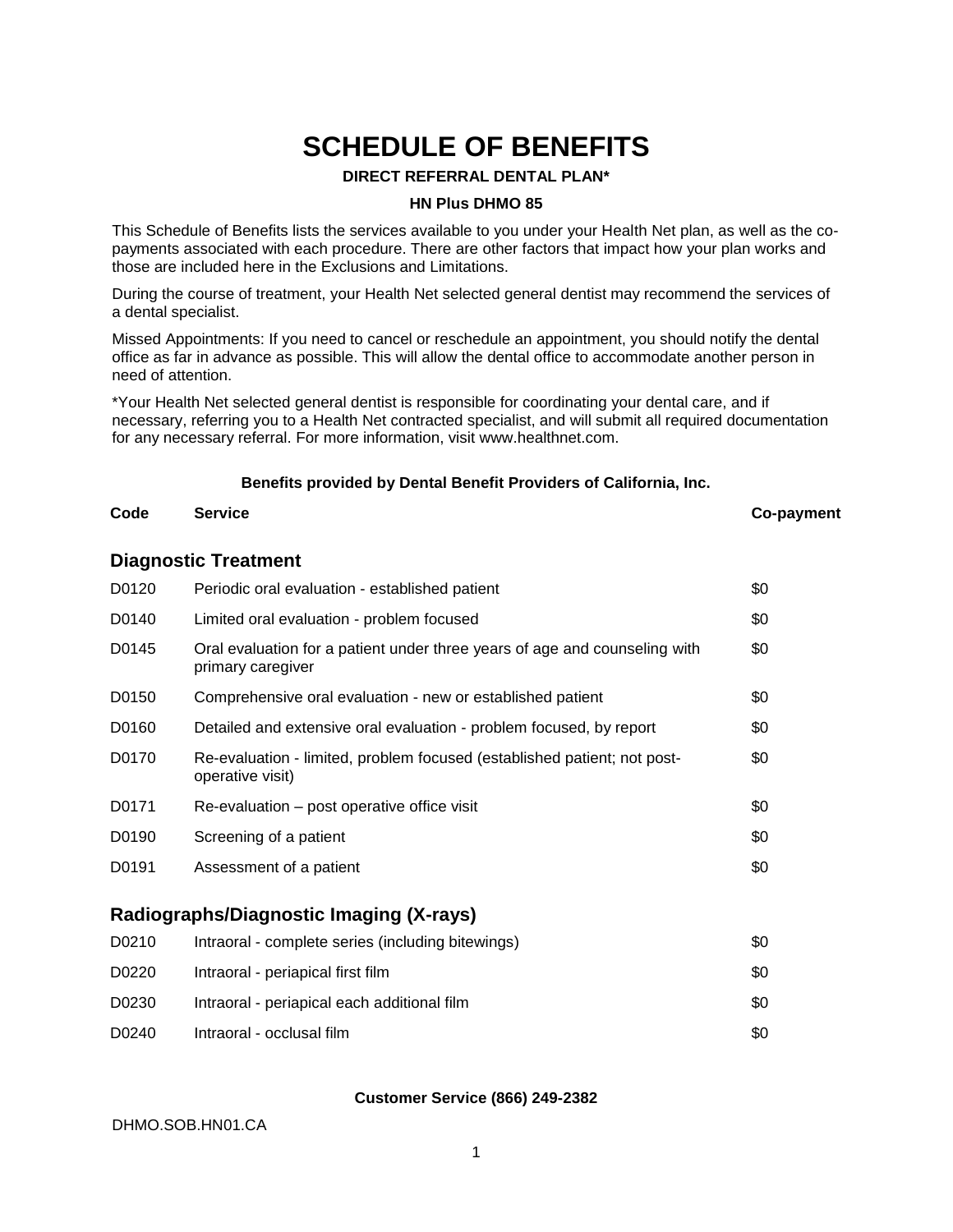| Code  | <b>Service</b>                                                                                                                                                                  | Co-payment |
|-------|---------------------------------------------------------------------------------------------------------------------------------------------------------------------------------|------------|
| D0250 | Extra oral - first film                                                                                                                                                         | \$0        |
| D0251 | Extra oral posterior dental radiographic image                                                                                                                                  | \$0        |
| D0270 | Bitewing - single film                                                                                                                                                          | \$0        |
| D0272 | Bitewings - two films                                                                                                                                                           | \$0        |
| D0273 | Bitewings - three films                                                                                                                                                         | \$0        |
| D0274 | Bitewings - four films                                                                                                                                                          | \$0        |
| D0277 | Vertical bitewings - 7 to 8 films                                                                                                                                               | \$0        |
| D0330 | Panoramic film                                                                                                                                                                  | \$0        |
| D0350 | Oral/facial photographic images                                                                                                                                                 | \$0        |
| D0351 | 3D photographic image                                                                                                                                                           | \$0        |
| D0391 | Interpretation of diagnostic image by a practitioner                                                                                                                            | \$0        |
|       | <b>Tests and Examinations</b>                                                                                                                                                   |            |
| D0414 | Laboratory processing of microbial specimen                                                                                                                                     | \$0        |
| D0415 | Collection of microorganisms for culture and sensitivity                                                                                                                        | \$0        |
| D0417 | Collection and preparation of saliva sample for lab diagnostic                                                                                                                  | \$0        |
| D0418 | Analysis of saliva sample                                                                                                                                                       | \$0        |
| D0422 | Collection and preparation of genetic sample for lab analysis                                                                                                                   | \$0        |
| D0423 | Genetic test for susceptibility to diseases – specimen analysis                                                                                                                 | \$0        |
| D0425 | Caries susceptibility tests                                                                                                                                                     | \$0        |
| D0431 | Adjunctive pre-diagnostic test that aids in detection of mucosal abnormalities<br>including premalignant and malignant lesions, not to include cytology or<br>biopsy procedures | \$50       |
| D0460 | Pulp vitality tests                                                                                                                                                             | \$0        |
| D0470 | Diagnostic casts                                                                                                                                                                | \$0        |
| D0472 | Accession of tissue, gross examination, preparation and transmission of<br>written report                                                                                       | \$0        |
| D0473 | Accession of tissue, gross and microscopic examination, preparation and<br>transmission of written report                                                                       | \$0        |
| D0474 | Accession of tissue, gross and microscopic examination, including<br>assessment of surgical margins for presence of disease, preparation and<br>transmission of written report  | \$0        |
| D0486 | Accession of brush biopsy sample, micro exam and written report                                                                                                                 | \$0        |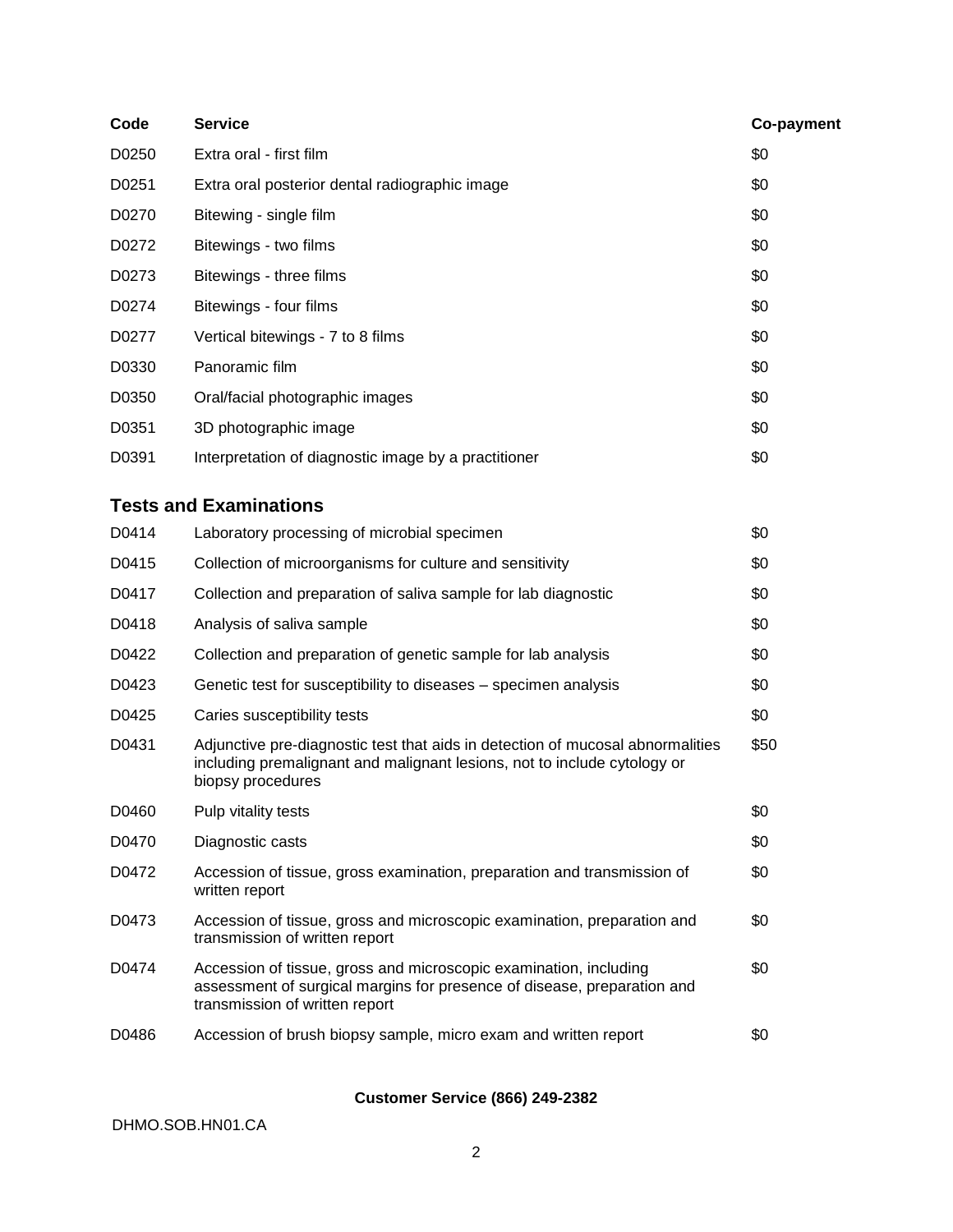| Code  | <b>Service</b>                                 | Co-payment |
|-------|------------------------------------------------|------------|
| D0601 | Caries risk assessment - low risk finding      | \$0        |
| D0602 | Caries risk assessment – moderate risk finding | \$0        |
| D0603 | Caries risk assessment - high risk finding     | \$0        |

# **Preventive Services**

| D1110             | Prophylaxis - adult                                               | \$0  |
|-------------------|-------------------------------------------------------------------|------|
| D1110             | Additional-adult prophylaxis (maximum of 2 additional per year)   | \$20 |
| D1120             | Prophylaxis - child                                               | \$0  |
| D1120             | Additional-child prophylaxis (maximum of 2 additional per year)   | \$15 |
| D1206             | Topical application of fluoride varnish                           | \$0  |
| D1208             | Topical application of fluoride excluding varnish                 | \$0  |
| D <sub>1310</sub> | Nutritional counseling for control of dental disease              | \$0  |
| D1320             | Tobacco counseling for the control and prevention of oral disease | \$0  |
| D1330             | Oral hygiene instructions                                         | \$0  |
| D1351             | Sealant - per tooth                                               | \$0  |
| D1352             | Preventive resin restoration - permanent toothq\$0                |      |
| D <sub>1353</sub> | Sealant repair – per tooth                                        | \$0  |
| D1354             | Interim caries arresting medicament application                   | \$15 |
| D <sub>1510</sub> | Space maintainer - fixed - unilateral                             | \$0  |
| D1515             | Space maintainer - fixed - bilateral                              | \$0  |
| D1520             | Space maintainer - removable - unilateral                         | \$0  |
| D <sub>1525</sub> | Space maintainer - removable - bilateral                          | \$0  |
| D <sub>1550</sub> | Recementation of space maintainer                                 | \$5  |
| D <sub>1555</sub> | Removal of fixed space maintainer                                 | \$5  |
| D1575             | Distal shoe space maintainer - fixed - unilateral                 | \$0  |
|                   |                                                                   |      |

# **Restorative Treatment**

| D <sub>2140</sub> | Amalgam - one surface, primary or permanent    | \$0  |
|-------------------|------------------------------------------------|------|
| D <sub>2150</sub> | Amalgam - two surfaces, primary or permanent   | \$0  |
| D <sub>2160</sub> | Amalgam - three surfaces, primary or permanent | \$0. |

## **Customer Service (866) 249-2382**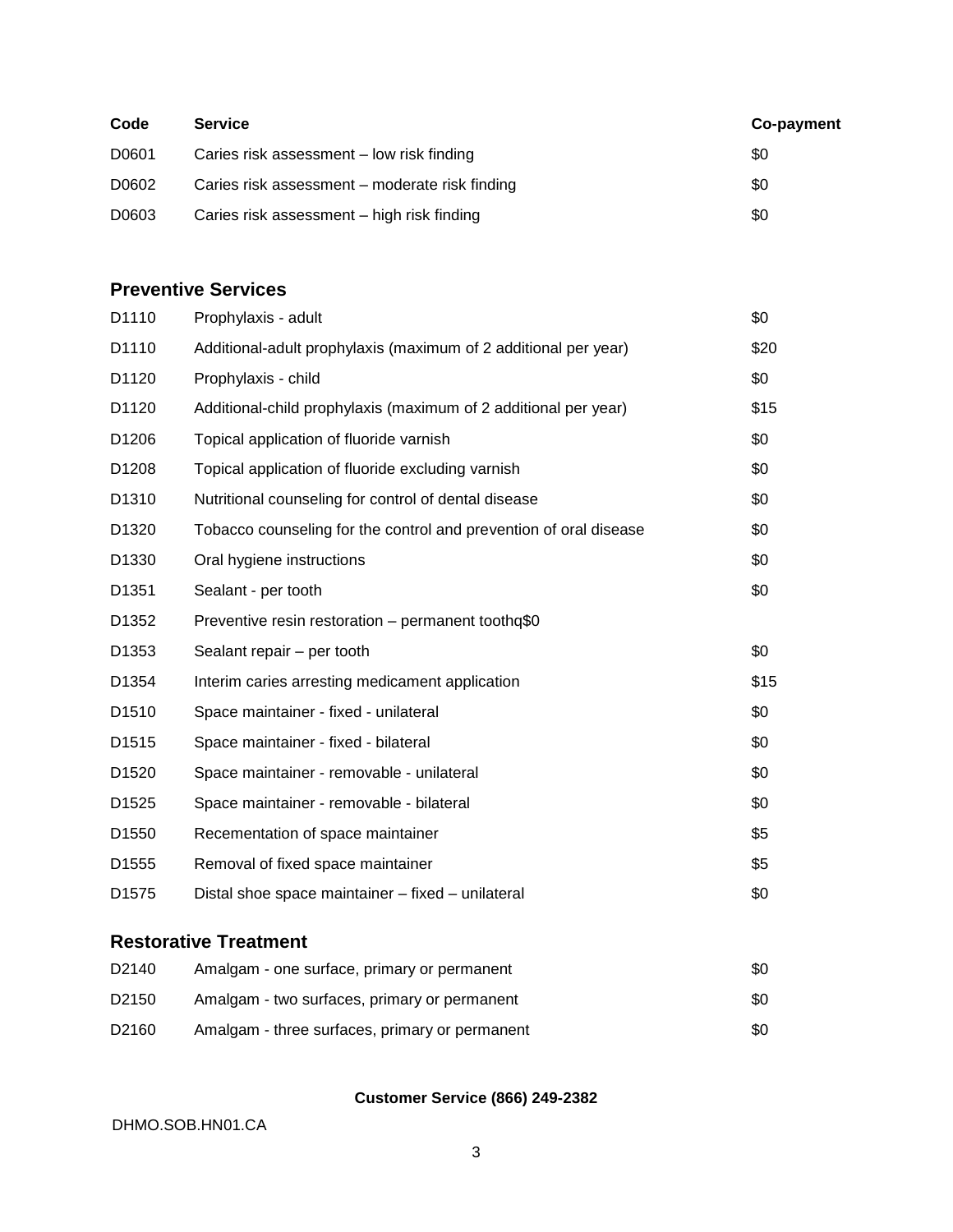| Code              | <b>Service</b>                                                                         | Co-payment |
|-------------------|----------------------------------------------------------------------------------------|------------|
| D2161             | Amalgam - four or more surfaces, primary or permanent                                  | \$0        |
| D <sub>2330</sub> | Resin-based composite - one surface, anterior                                          | \$0        |
| D2331             | Resin-based composite - two surfaces, anterior                                         | \$0        |
| D <sub>2332</sub> | Resin-based composite - three surfaces, anterior                                       | \$0        |
| D <sub>2335</sub> | Resin-based composite - four or more surfaces or involving incisal angle<br>(anterior) | \$0        |
| D <sub>2390</sub> | Resin-based composite crown, anterior                                                  | \$20       |
| D <sub>2391</sub> | Resin-based composite - one surface, posterior                                         | \$25       |
| D2392             | Resin-based composite - two surfaces, posterior                                        | \$30       |
| D <sub>2393</sub> | Resin-based composite - three surfaces, posterior                                      | \$35       |
| D2394             | Resin-based composite - four or more surfaces, posterior                               | \$40       |

#### **Crowns**

- *An additional charge, not to exceed \$150 per unit, will be applied for any procedure using noble, high noble or titanium metal. There is a \$75 co-payment per crown/bridge unit in addition to regular co-payments for porcelain on molars.*
- *Cases involving seven (7) or more crowns and/or fixed bridge units in the same treatment plan require an additional \$125 co-payment per unit in addition to co-payment for each crown/ bridge unit.*

| D <sub>2510</sub> | Inlay - metallic - one surface                     | \$85 |
|-------------------|----------------------------------------------------|------|
| D <sub>2520</sub> | Inlay - metallic - two surfaces                    | \$85 |
| D <sub>2530</sub> | Inlay - metallic - three or more surfaces          | \$85 |
| D <sub>2542</sub> | Onlay - metallic - two surfaces                    | \$85 |
| D <sub>2543</sub> | Onlay - metallic - three surfaces                  | \$85 |
| D <sub>2544</sub> | Onlay - metallic - four or more surfaces           | \$85 |
| D <sub>2610</sub> | Inlay - porcelain/ceramic - one surface            | \$85 |
| D <sub>2620</sub> | Inlay - porcelain/ceramic - two surfaces           | \$85 |
| D <sub>2630</sub> | Inlay - porcelain/ceramic - three or more surfaces | \$85 |
| D <sub>2642</sub> | Onlay - porcelain/ceramic - two surfaces           | \$85 |
| D <sub>2643</sub> | Onlay - porcelain/ceramic - three surfaces         | \$85 |
| D <sub>2644</sub> | Onlay - porcelain/ceramic - four or more surfaces  | \$85 |
| D <sub>2650</sub> | Inlay - resin-based composite - one surface        | \$85 |
| D <sub>2651</sub> | Inlay - resin-based composite - two surfaces       | \$85 |

#### **Customer Service (866) 249-2382**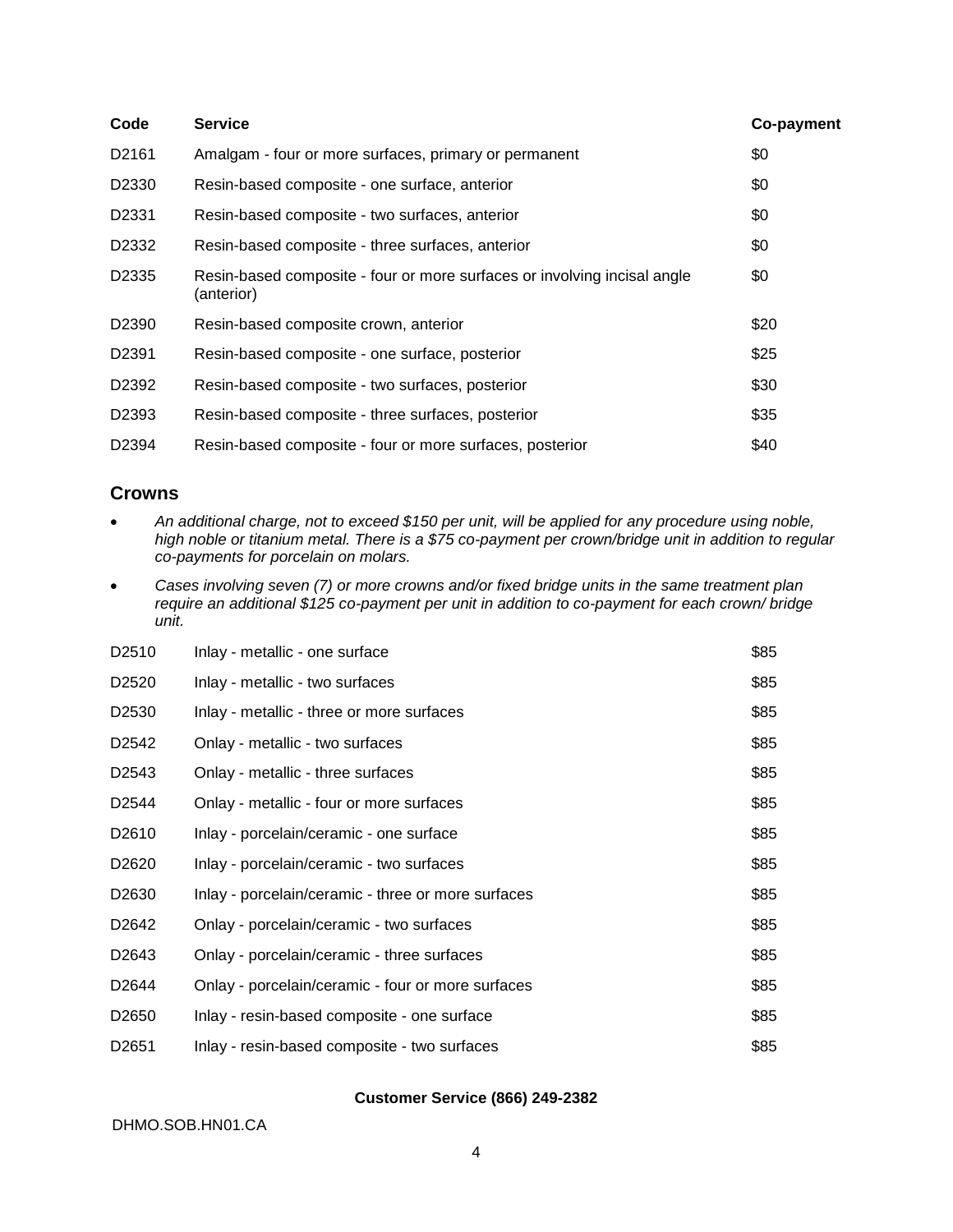| Code  | <b>Service</b>                                         | Co-payment |
|-------|--------------------------------------------------------|------------|
| D2652 | Inlay - resin-based composite - three or more surfaces | \$85       |
| D2662 | Onlay - resin-based composite - two surfaces           | \$85       |
| D2663 | Onlay - resin-based composite - three surfaces         | \$85       |
| D2664 | Onlay - resin-based composite - four or more surfaces  | \$85       |
| D2710 | Crown - resin-based composite (indirect)               | \$85       |
| D2712 | Crown - 3/4 resin-based composite (indirect)           | \$85       |
| D2720 | Crown - resin with high noble metal                    | \$85       |
| D2721 | Crown - resin with predominantly base metal            | \$85       |
| D2722 | Crown - resin with noble metal                         | \$85       |
| D2740 | Crown - porcelain/ceramic substrate                    | \$225      |
| D2750 | Crown - porcelain fused to high noble metal            | \$85       |
| D2751 | Crown - porcelain fused to predominantly base metal    | \$85       |
| D2752 | Crown - porcelain fused to noble metal                 | \$85       |
| D2780 | Crown - 3/4 cast high noble metal                      | \$85       |
| D2781 | Crown - 3/4 cast predominantly base metal              | \$85       |
| D2782 | Crown - 3/4 cast noble metal                           | \$85       |
| D2783 | Crown - 3/4 porcelain/ceramic                          | \$85       |
| D2790 | Crown - full cast high noble metal                     | \$85       |
| D2791 | Crown - full cast predominantly base metal             | \$85       |
| D2792 | Crown - full cast noble metal                          | \$85       |
| D2794 | Crown - titanium                                       | \$85       |
| D2799 | Provisional crown                                      | \$0        |
| D2910 | Recement inlay, onlay, or partial coverage restoration | \$0        |
| D2915 | Recement cast or prefabricated post and core           | \$0        |
| D2920 | Recement crown                                         | \$0        |
| D2930 | Prefabricated stainless steel crown - primary tooth    | \$0        |
| D2931 | Prefabricated stainless steel crown - permanent tooth  | \$0        |
| D2932 | Prefabricated resin crown                              | \$0        |
| D2933 | Prefabricated stainless steel crown with resin window  | \$0        |
| D2940 | Sedative filling                                       | \$0        |
|       |                                                        |            |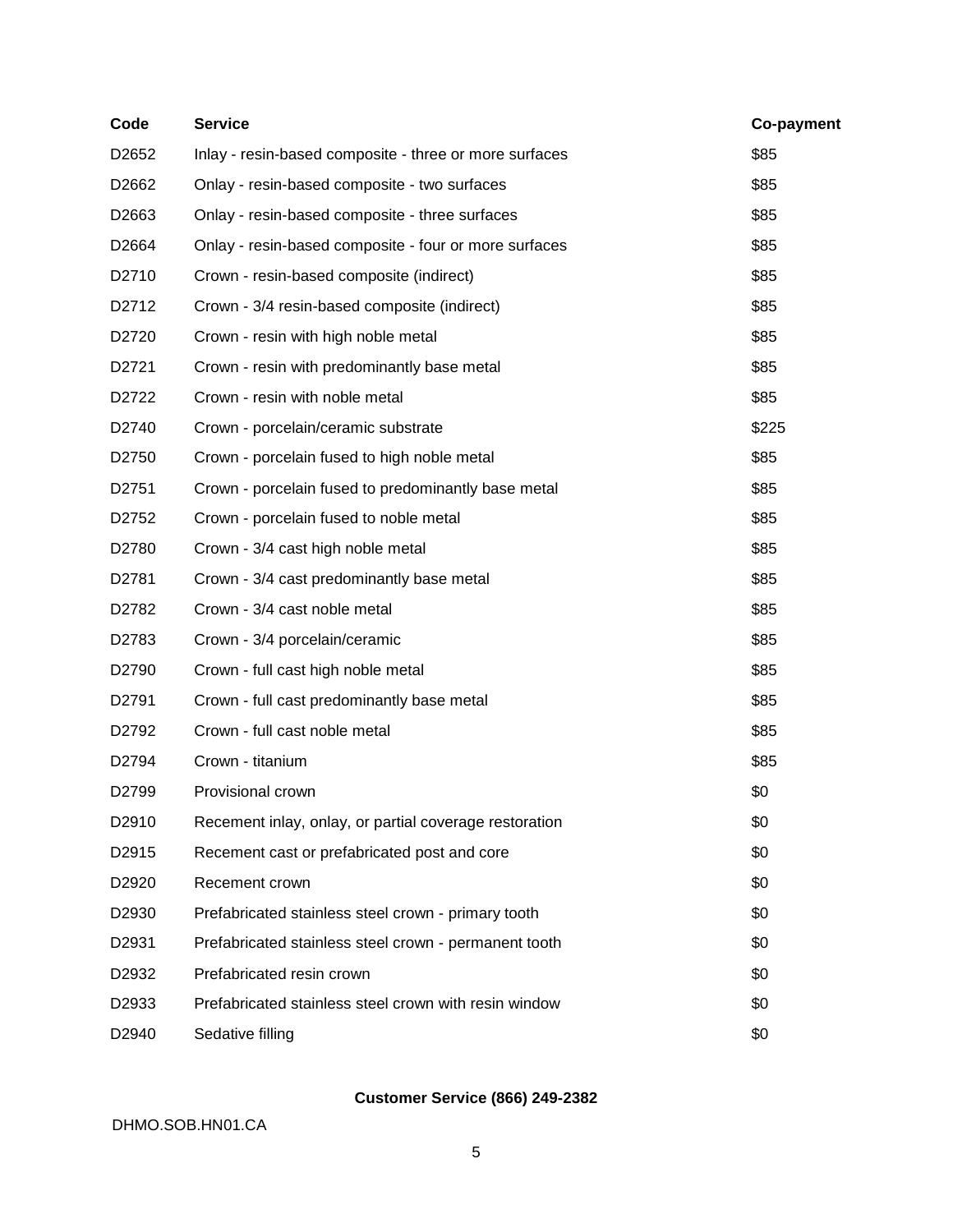| Code              | <b>Service</b>                                                                           | Co-payment |
|-------------------|------------------------------------------------------------------------------------------|------------|
| D2950             | Core buildup, including any pins                                                         | \$15       |
| D2951             | Pin retention - per tooth, in addition to restoration                                    | \$10       |
| D2952             | Post and core in addition to crown, indirectly fabricated                                | \$25       |
| D2953             | Each additional indirectly fabricated post - same tooth                                  | \$25       |
| D2954             | Prefabricated post and core in addition to crown                                         | \$25       |
| D2955             | Post removal (not in conjunction with endodontic therapy)                                | \$10       |
| D <sub>2957</sub> | Each additional prefabricated post - same tooth                                          | \$25       |
| D <sub>2960</sub> | Labial veneer (resin laminate) - chairside                                               | \$250      |
| D2961             | Labial veneer (resin laminate) - laboratory                                              | \$300      |
| D2962             | Labial veneer (porcelain laminate) - laboratory                                          | \$350      |
| D2970             | Temporary crown (fractured tooth)                                                        | \$0        |
| D2971             | Additional procedures to construct new crown under existing partial denture<br>framework | \$50       |
| D2980             | Crown repair, by report                                                                  | \$0        |
| D <sub>2981</sub> | Inlay repair necessitated by restorative material failure                                | \$0        |
| D2982             | Onlay repair necessitated by restorative material failure                                | \$0        |
| D2983             | Veneer repair necessitated by restorative material failure                               | \$350      |
| D2990             | Resin infiltration of incipient smooth surface lesions                                   | \$0        |

# **Endodontics**

*All procedures exclude final restoration.*

| D3110 | Pulp cap - direct (excluding final restoration)                                                                                                | \$0   |
|-------|------------------------------------------------------------------------------------------------------------------------------------------------|-------|
| D3120 | Pulp cap - indirect (excluding final restoration)                                                                                              | \$0   |
| D3220 | Therapeutic pulpotomy (excluding final restoration) - removal of pulp coronal<br>to the dentinocemental junction and application of medicament | \$0   |
| D3221 | Pulpal debridement, primary and permanent teeth                                                                                                | \$20  |
| D3222 | Partial Pulpotomy for apexogenesis-permanent tooth with incomplete root<br>development                                                         | \$0   |
| D3230 | Pulpal therapy (resorbable filling) - anterior, primary tooth (excluding final<br>restoration)                                                 | \$5   |
| D3240 | Pulpal therapy (resorbable filling) - posterior, primary tooth (excluding final<br>restoration)                                                | \$10  |
| D3310 | Anterior (excluding final restoration)                                                                                                         | \$40. |

## **Customer Service (866) 249-2382**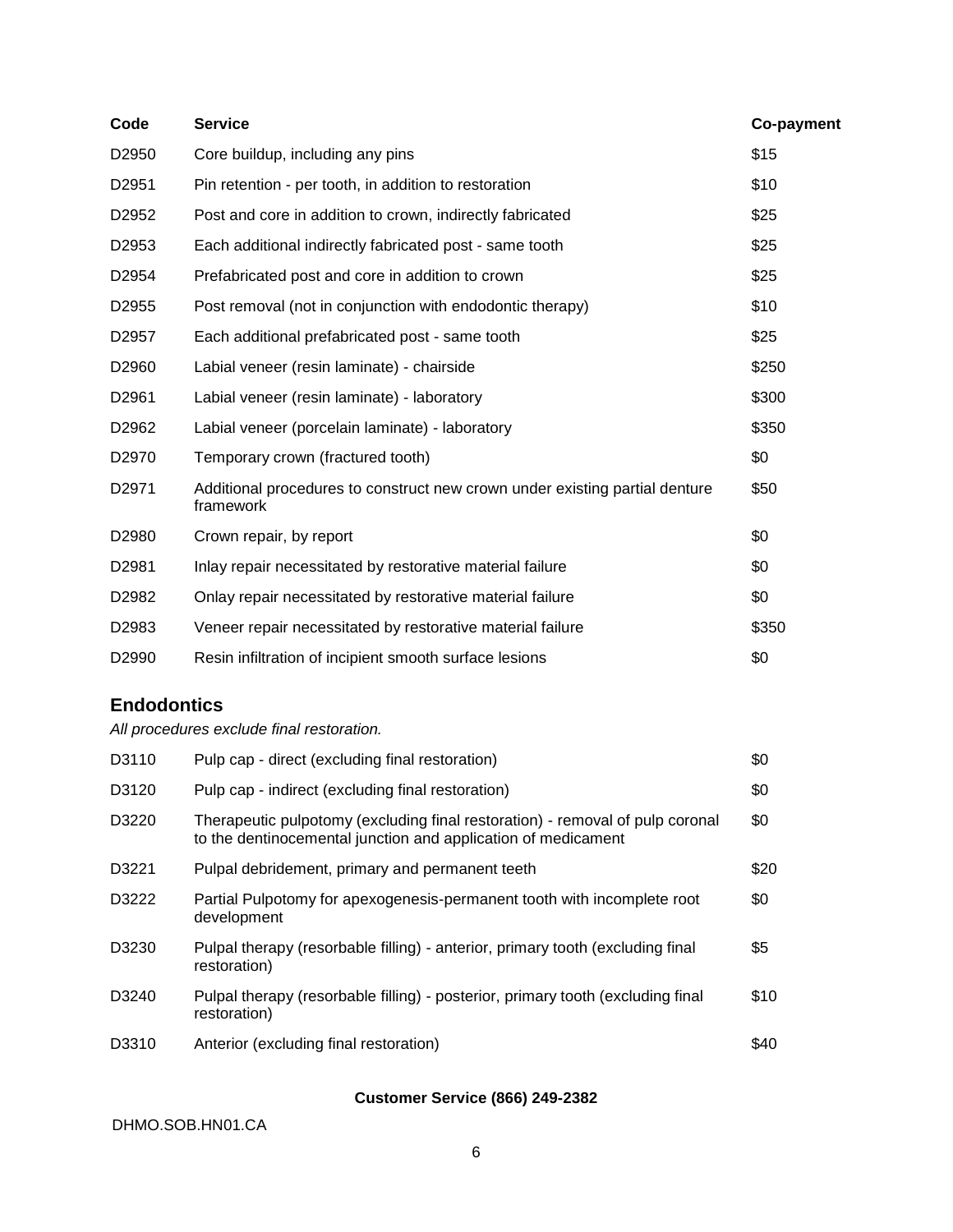| Code                | <b>Service</b>                                                                                                                                                 | Co-payment |
|---------------------|----------------------------------------------------------------------------------------------------------------------------------------------------------------|------------|
| D3320               | Bicuspid (excluding final restoration)                                                                                                                         | \$65       |
| D3330               | Molar (excluding final restoration)                                                                                                                            | \$95       |
| D3331               | Treatment of root canal obstruction; non-surgical access                                                                                                       | \$45       |
| D3332               | Incomplete endodontic therapy; inoperable, unrestorable or fractured tooth                                                                                     | \$40       |
| D3333               | Internal root repair of perforation defects                                                                                                                    | \$45       |
| D3346               | Retreatment of previous root canal therapy - anterior                                                                                                          | \$65       |
| D3347               | Retreatment of previous root canal therapy - bicuspid                                                                                                          | \$90       |
| D3348               | Retreatment of previous root canal therapy - molar                                                                                                             | \$160      |
| D3351               | Apexification/recalcification - initial visit (apical closure/calcific repair of<br>perforations, root resorption, etc.)                                       | \$65       |
| D3352               | Apexification/recalcification - interim medication replacement (apical<br>closure/calcific repair of perforations, root resorption, etc.)                      | \$65       |
| D3353               | Apexification/recalcification - final visit (includes completed root canal therapy<br>- apical closure/calcific repair of perforations, root resorption, etc.) | \$65       |
| D3355               | Pulpal regeneration initial visit                                                                                                                              | \$65       |
| D3356               | Pulpal regeneration interim medicament replacement                                                                                                             | \$65       |
| D3357               | Pulpal regeneration completion of treatment                                                                                                                    | \$65       |
| D3410               | Apicoectomy/periradicular surgery - anterior                                                                                                                   | \$90       |
| D3421               | Apicoectomy/periradicular surgery - bicuspid (first root)                                                                                                      | \$90       |
| D3425               | Apicoectomy/periradicular surgery - molar (first root)                                                                                                         | \$90       |
| D3426               | Apicoectomy/periradicular surgery (each additional root)                                                                                                       | \$60       |
| D3427               | Periradicular surgery without apicoectomy                                                                                                                      | \$60       |
| D3430               | Retrograde filling - per root                                                                                                                                  | \$10       |
| D3450               | Root amputation - per root                                                                                                                                     | \$95       |
| D3910               | Surgical procedure for isolation of tooth with rubber dam                                                                                                      | \$19       |
| D3920               | Hemisection (including any root removal), not including root canal therapy                                                                                     | \$90       |
| D3950               | Canal preparation and fitting of preformed dowel or post                                                                                                       | \$15       |
| <b>Periodontics</b> |                                                                                                                                                                |            |

| D4210 | Gingivectomy or gingivoplasty - four or more contiguous teeth or bounded<br>teeth spaces per quadrant | \$35 |
|-------|-------------------------------------------------------------------------------------------------------|------|
| D4211 | Gingivectomy or gingivoplasty - one to three contiguous teeth or bounded<br>teeth spaces per quadrant | \$26 |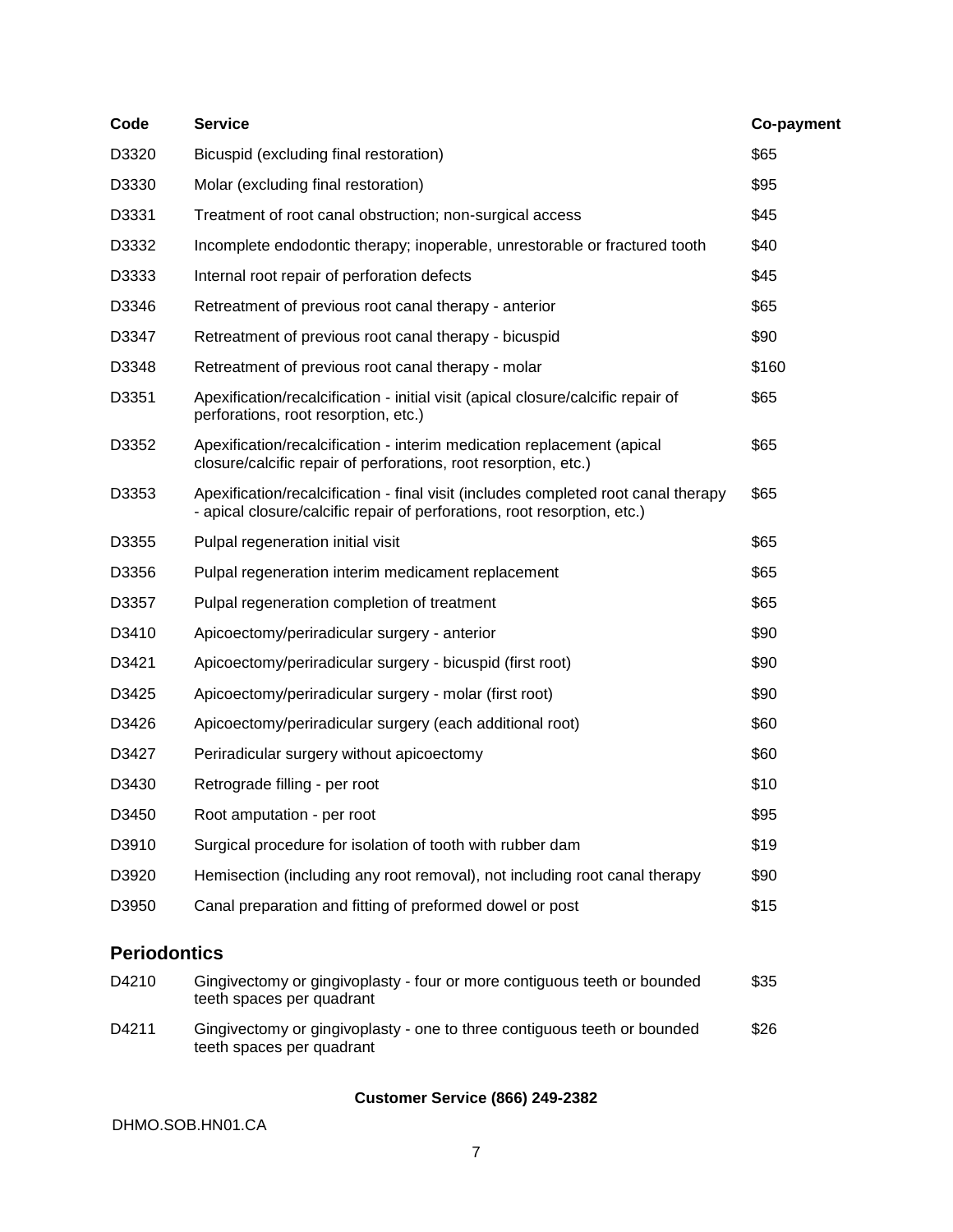| Code  | <b>Service</b>                                                                                                                 | Co-payment |
|-------|--------------------------------------------------------------------------------------------------------------------------------|------------|
| D4212 | Gingivectomy or gingivoplasty to allow access for restoration                                                                  | \$19       |
| D4240 | Gingival flap procedure, including root planing - four or more contiguous teeth<br>or bounded teeth spaces per quadrant        | \$100      |
| D4241 | Gingival flap procedure, including root planing - one to three contiguous teeth<br>or bounded teeth spaces per quadrant        | \$78       |
| D4245 | Apically positioned flap                                                                                                       | \$115      |
| D4249 | Clinical crown lengthening - hard tissue                                                                                       | \$120      |
| D4260 | Osseous surgery (including flap entry and closure) - four or more contiguous<br>teeth or bounded teeth spaces per quadrant     | \$160      |
| D4261 | Osseous surgery (including flap entry and closure) - one to three contiguous<br>teeth or bounded teeth spaces per quadrant     | \$123      |
| D4263 | Bone replacement graft - first site in quadrant                                                                                | \$135      |
| D4264 | Bone replacement graft - each additional site in quadrant                                                                      | \$95       |
| D4265 | Biologic materials to aid in soft and osseous tissue regeneration                                                              | \$95       |
| D4266 | Guided tissue regeneration - resorbable barrier, per site                                                                      | \$215      |
| D4267 | Guided tissue regeneration - nonresorbable barrier, per site (includes<br>membrane removal)                                    | \$255      |
| D4270 | Pedicle soft tissue graft procedure                                                                                            | \$85       |
| D4271 | Free soft tissue graft procedure (including donor site surgery)                                                                | \$120      |
| D4273 | Subepithelial connective tissue graft procedures, per tooth                                                                    | \$75       |
| D4274 | Distal or proximal wedge procedure (when not performed in conjunction with<br>surgical procedures in the same anatomical area) | \$50       |
| D4275 | Soft tissue allograft                                                                                                          | \$125      |
| D4277 | Free soft tissue graft procedure ea addtl tooth                                                                                | \$120      |
| D4278 | Free soft tissue graft procedure (incl donor site surgery) ea addtl                                                            | \$0        |
| D4283 | Autogenous connective tissue graft procedure - each addtl                                                                      | \$75       |
| D4285 | Non-autogenous connective tissue graft procedure - ea addtl                                                                    | \$125      |
| D4320 | Provisional splinting - intracoronal                                                                                           | \$85       |
| D4321 | Provisional splinting - extracoronal                                                                                           | \$75       |
| D4341 | Periodontal scaling and root planing - four or more teeth per quadrant                                                         | \$15       |
| D4342 | Periodontal scaling and root planing - one to three teeth per quadrant                                                         | \$11       |
| D4346 | Scaling in presence of generalized inflammation - full mouth                                                                   | \$40       |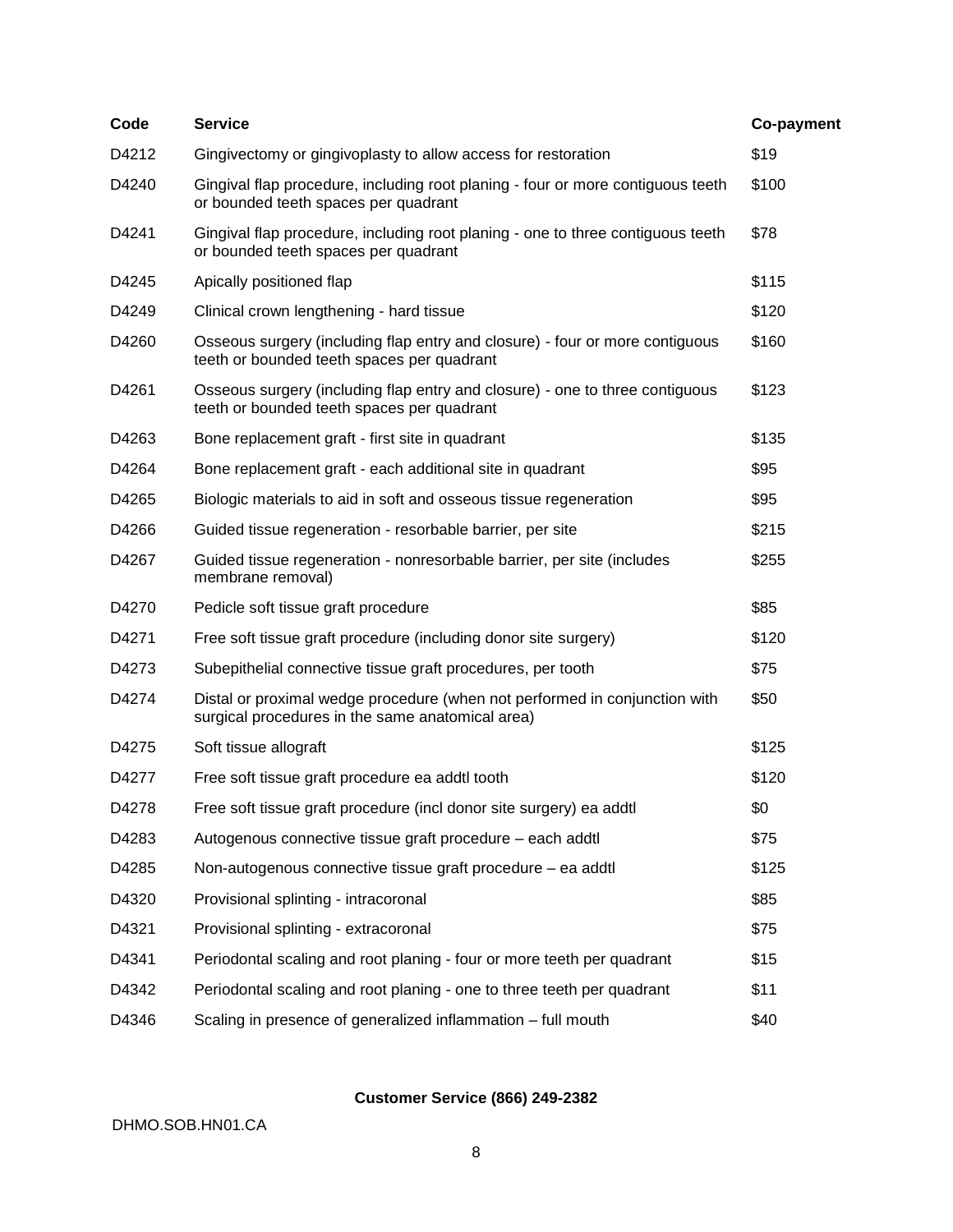| Code  | <b>Service</b>                                                                                                                       | Co-payment |
|-------|--------------------------------------------------------------------------------------------------------------------------------------|------------|
| D4355 | Full mouth debridement to enable comprehensive evaluation and diagnosis                                                              | \$15       |
| D4381 | Localized delivery of antimicrobial agents via a controlled release vehicle into<br>diseased crevicular tissue, per tooth, by report | \$60       |
| D4910 | Periodontal maintenance                                                                                                              | \$15       |
| D4910 | Additional periodontal maintenance procedures (beyond 2 per 12 months)                                                               | \$40       |
| D4921 | Gingival irrigation - per quadrant                                                                                                   | \$0        |
| D4999 | Periodontal charting for planning treatment of periodontal disease                                                                   | \$0        |
| D4999 | Periodontal hygiene instruction                                                                                                      | \$0        |

## **Removable Prosthodontics**

*Includes up to 3 adjustments within 6 months of delivery.*

| D5110              | Complete denture - maxillary                                                                                                       | \$100 |
|--------------------|------------------------------------------------------------------------------------------------------------------------------------|-------|
| D <sub>5</sub> 120 | Complete denture - mandibular                                                                                                      | \$100 |
| D <sub>5</sub> 130 | Immediate denture - maxillary                                                                                                      | \$100 |
| D <sub>5</sub> 140 | Immediate denture - mandibular                                                                                                     | \$100 |
| D5211              | Maxillary partial denture - resin base (including any conventional clasps, rests<br>and teeth)                                     | \$100 |
| D5212              | Mandibular partial denture - resin base (including any conventional clasps,<br>rests and teeth)                                    | \$100 |
| D5213              | Maxillary partial denture - cast metal framework with resin denture bases<br>(including any conventional clasps, rests and teeth)  | \$125 |
| D <sub>5214</sub>  | Mandibular partial denture - cast metal framework with resin denture bases<br>(including any conventional clasps, rests and teeth) | \$125 |
| D5221              | Immediate maxillary partial denture resin base                                                                                     | \$35  |
| D5222              | Immediate mandibular partial denture resin base                                                                                    | \$35  |
| D5223              | Immediate maxillary partial denture cast metal framework with resin                                                                | \$35  |
| D5224              | Immediate mandibular partial denture cast metal framework with resin                                                               | \$35  |
| D5225              | Maxillary partial denture - flexible base (including any clasps, rests and teeth)                                                  | \$365 |
| D5226              | Mandibular partial denture - flexible base (including any clasps, rests and<br>teeth)                                              | \$365 |
| D <sub>5281</sub>  | Removable unilateral partial denture - one piece cast metal (including clasps<br>and teeth)                                        | \$125 |
| D5410              | Adjust complete denture - maxillary                                                                                                | \$0   |
| D5411              | Adjust complete denture - mandibular                                                                                               | \$0   |

## **Customer Service (866) 249-2382**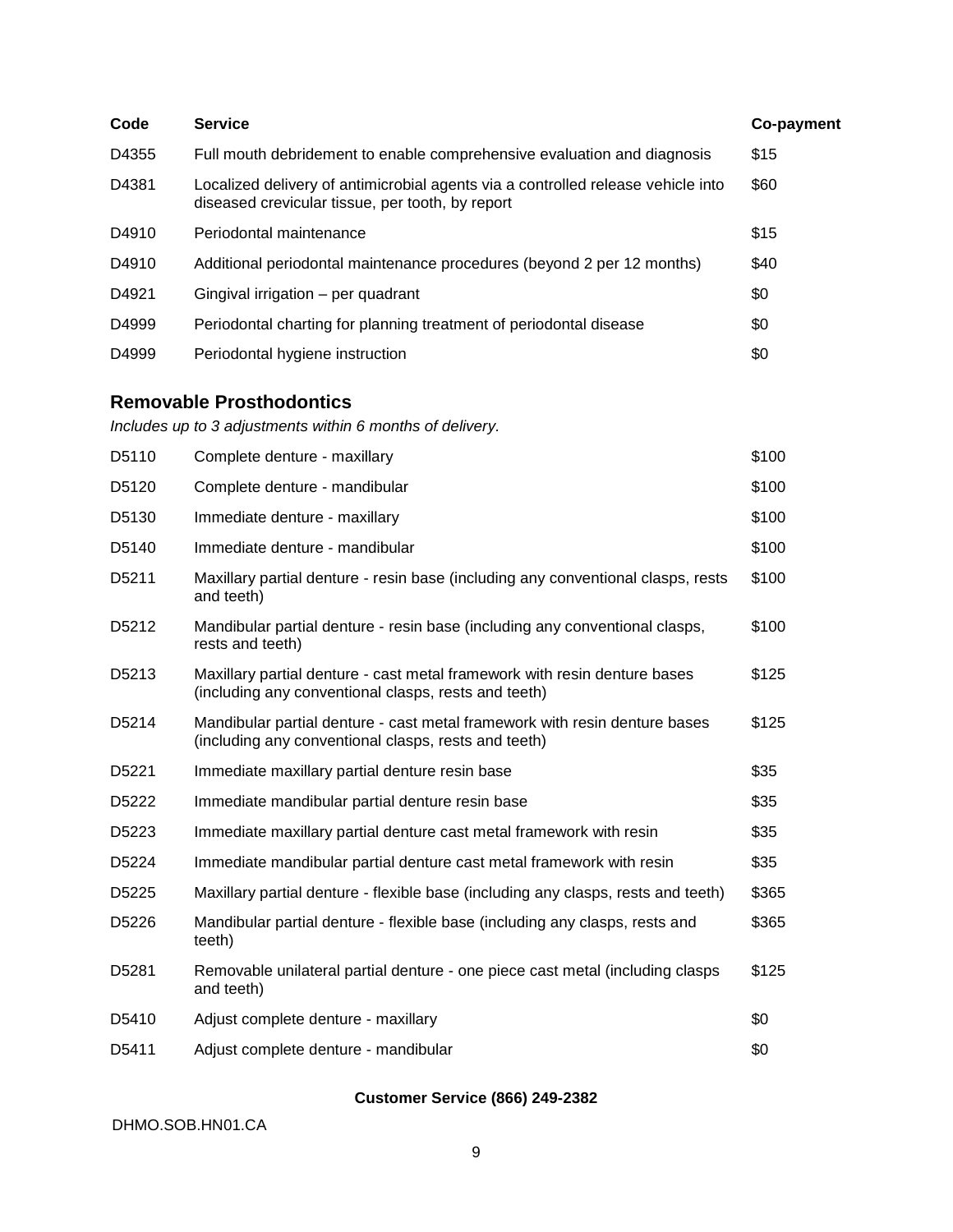| Code  | <b>Service</b>                                                     | Co-payment |
|-------|--------------------------------------------------------------------|------------|
| D5421 | Adjust partial denture - maxillary                                 | \$0        |
| D5422 | Adjust partial denture - mandibular                                | \$0        |
| D5510 | Repair broken complete denture base                                | \$10       |
| D5520 | Replace missing or broken teeth - complete denture (each tooth)    | \$10       |
| D5610 | Repair resin denture base                                          | \$10       |
| D5620 | Repair cast framework                                              | \$10       |
| D5630 | Repair or replace broken clasp                                     | \$10       |
| D5640 | Replace broken teeth - per tooth                                   | \$10       |
| D5650 | Add tooth to existing partial denture                              | \$10       |
| D5660 | Add clasp to existing partial denture                              | \$10       |
| D5670 | Replace all teeth and acrylic on cast metal framework (maxillary)  | \$165      |
| D5671 | Replace all teeth and acrylic on cast metal framework (mandibular) | \$165      |
| D5710 | Rebase complete maxillary denture                                  | \$35       |
| D5711 | Rebase complete mandibular denture                                 | \$35       |
| D5720 | Rebase maxillary partial denture                                   | \$35       |
| D5721 | Rebase mandibular partial denture                                  | \$35       |
| D5730 | Reline complete maxillary denture (chairside)                      | \$20       |
| D5731 | Reline complete mandibular denture (chairside)                     | \$20       |
| D5740 | Reline maxillary partial denture (chairside)                       | \$20       |
| D5741 | Reline mandibular partial denture (chairside)                      | \$20       |
| D5750 | Reline complete maxillary denture (laboratory)                     | \$35       |
| D5751 | Reline complete mandibular denture (laboratory)                    | \$35       |
| D5760 | Reline maxillary partial denture (laboratory)                      | \$35       |
| D5761 | Reline mandibular partial denture (laboratory)                     | \$35       |
| D5810 | Interim complete denture (maxillary)                               | \$100      |
| D5811 | Interim complete denture (mandibular)                              | \$100      |
| D5820 | Interim partial denture (maxillary)                                | \$35       |
| D5821 | Interim partial denture (mandibular)                               | \$35       |
| D5850 | Tissue conditioning, maxillary                                     | \$10       |
| D5851 | Tissue conditioning, mandibular                                    | \$10       |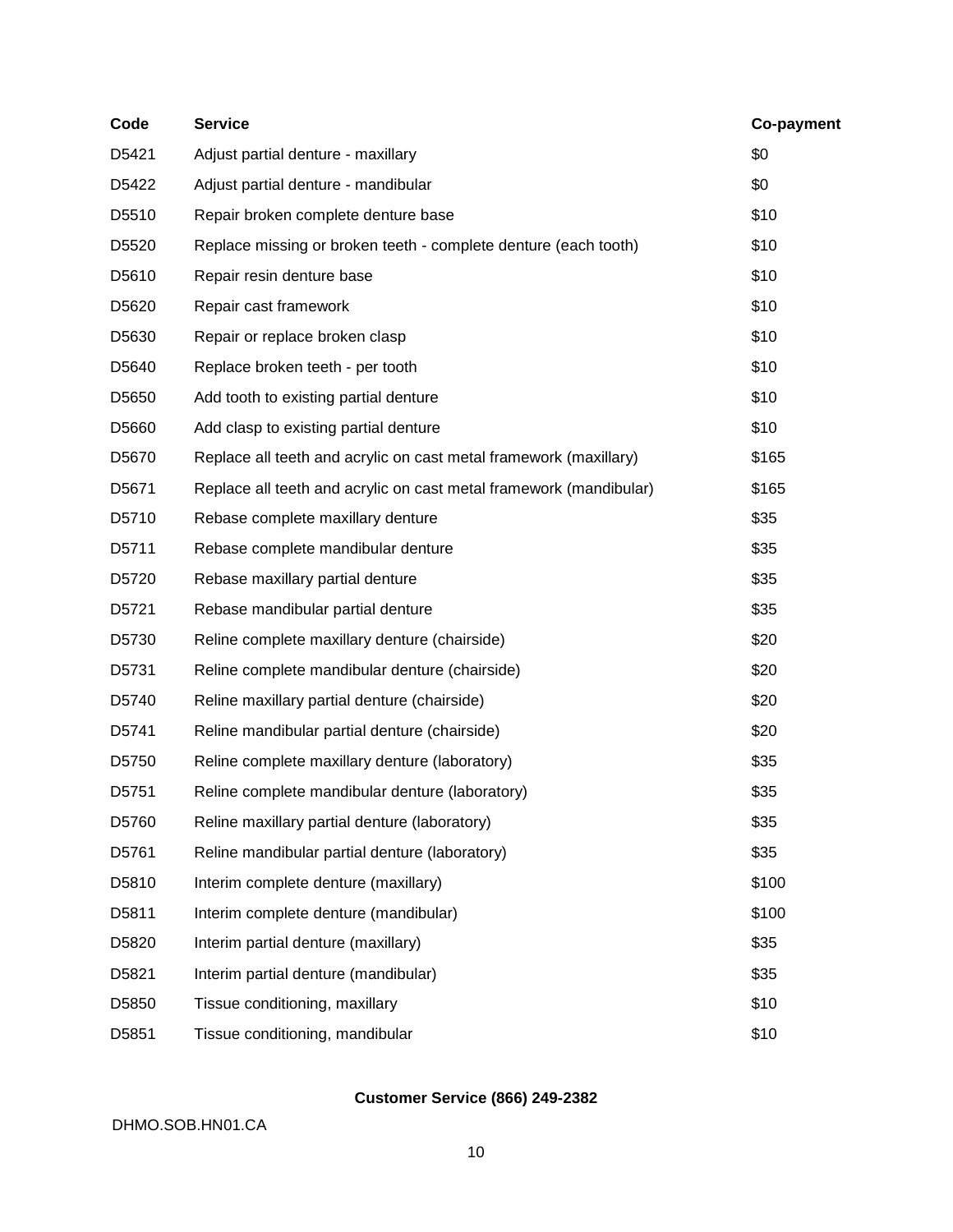| Code                    | <b>Service</b>                                                                      | Co-payment |
|-------------------------|-------------------------------------------------------------------------------------|------------|
| D5862                   | Precision attachment, by report                                                     | \$160      |
| D5863                   | Ove denture - complete maxillary                                                    | \$100      |
| D5864                   | Over denture - partial maxillary                                                    | \$100      |
| D5865                   | Over denture - complete mandibular                                                  | \$125      |
| D5866                   | Over denture - partial mandibular                                                   | \$125      |
| <b>Implant Services</b> |                                                                                     |            |
| D6010                   | Surgical placement of implant body - endosteal implant                              | \$1950     |
| D6013                   | Surgical placement of mini-implant                                                  | \$1950     |
| D6052                   | Semi-precision attachment abutment                                                  | \$368      |
| D6055                   | Connecting bar - implant supported or abutment supported                            | \$540      |
| D6056                   | Prefabricated abutment - includes modification and placement                        | \$368      |
| D6057                   | Custom fabricated abutment - includes placement                                     | \$610      |
| D6058                   | Abutment supported porcelain/ceramic crown                                          | \$1050     |
| D6059                   | Abutment supported porcelain fused to metal crown (high noble metal)                | \$915      |
| D6060                   | Abutment supported porcelain fused to metal crown (predominately base<br>metal)     | \$1050     |
| D6061                   | Abutment supported porcelain fused to metal crown (noble metal)                     | \$946      |
| D6062                   | Abutment supported cast metal crown (high noble metal)                              | \$981      |
| D6063                   | Abutment supported cast metal crown (predominately base metal)                      | \$854      |
| D6064                   | Abutment supported cast metal crown (noble metal)                                   | \$1168     |
| D6065                   | Implant supported porcelain/ceramic crown                                           | \$1144     |
| D6066                   | Implant supported porcelain fused to metal crown                                    | \$1083     |
| D6067                   | Implanted supported metal crown                                                     | \$962      |
| D6068                   | Abutment supported retainer for porcelain/ceramic FPD                               | \$1026     |
| D6069                   | Abutment supported retainer for porcelain fused to metal FPD                        | \$1050     |
| D6070                   | Abutment supported retainer for porcelain fused to metal FPD (predominately<br>base | \$965      |
| D6071                   | Abutment supported retainer for porcelain fused to metal FPD (noble metal)          | \$984      |
| D6072                   | Abutment supported retainer for cast metal FPD (high noble metal)                   | \$997      |
| D6073                   | Abutment supported retainer for cast metal FPD (predominately base metal            | \$910      |
| D6074                   | Abutment supported retainer for cast metal FPD (noble metal)                        | \$967      |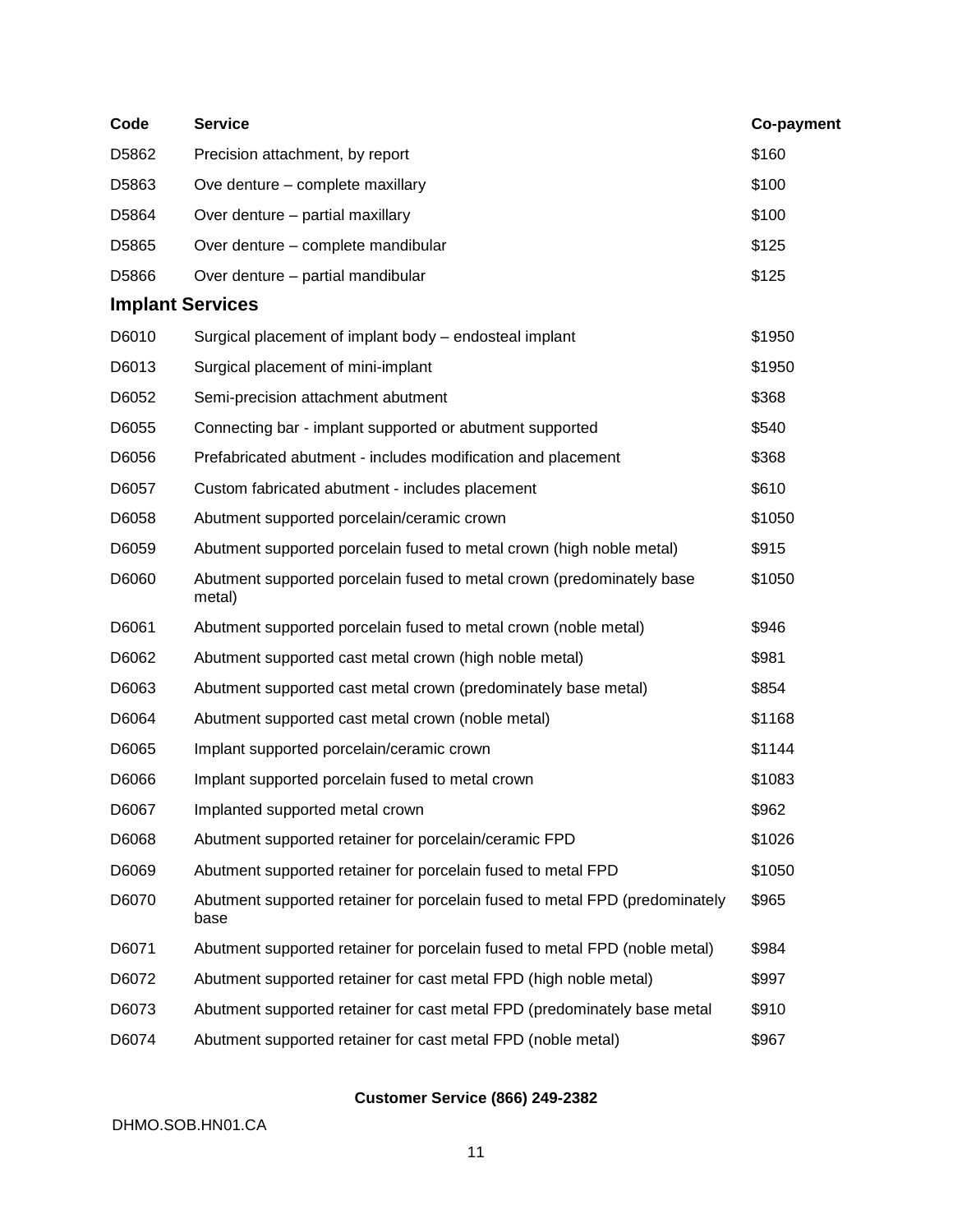| Code  | <b>Service</b>                                                                                                               | Co-payment |
|-------|------------------------------------------------------------------------------------------------------------------------------|------------|
| D6075 | Implant supported retainer for ceramic FPD                                                                                   | \$1018     |
| D6076 | Implant supported retainer for porcelain fused to metal FPD                                                                  | \$992      |
| D6077 | Implant supported retainer for case metal FPD                                                                                | \$962      |
| D6080 | Implant maintenance procedures when prostheses are removed and<br>reinserted                                                 | \$55       |
| D6081 | Scaling and debridement in the presence of inflammation                                                                      | \$57       |
| D6085 | Provisional implant crown                                                                                                    | \$0        |
| D6090 | Repair implant supported prosthesis, by report                                                                               | \$135      |
| D6091 | Replacement of semi-precision or precision attachment (male or female<br>component) of implant/abutment supported prosthesis | \$410      |
| D6092 | Recement or re-bond implant/abutment supported crown                                                                         | \$79       |
| D6093 | Recement or re-bond implant/abutment supported fixed partial denture                                                         | \$124      |
| D6094 | Abutment supported crown - titanium                                                                                          | \$810      |
| D6095 | Repair implant abutment, by report                                                                                           | \$55       |
| D6100 | Implant removal, by report                                                                                                   | \$600      |
| D6101 | Debridement of a periimplant defect and surface cleaning of exposed implant<br>surfaces, including flap entry and closure    | \$57       |
| D6102 | Debridement and osseous contouring of a periimplant defect; includes surface<br>cleaning of exposed implant surfaces         | \$190      |
| D6103 | Bone graft for repair of periimplant defect not include flap entry and closure                                               | \$350      |
| D6110 | Implant/abutment supported removable denture for edentulous arch -<br>maxillary                                              | \$925      |
| D6111 | Implant/abutment supported removable denture for edentulous arch -<br>mandibular                                             | \$925      |
| D6112 | Supported removable denture for partially edentulous arch - maxillary                                                        | \$925      |
| D6113 | Implant/abutment supported removable denture for partially edentulous arch -<br>mandibular                                   | \$925      |
| D6190 | Radiographic/surgical implant index, by report                                                                               | \$265      |
| D6194 | Abutment supported retainer crown for FPD - titanium                                                                         | \$835      |
|       |                                                                                                                              |            |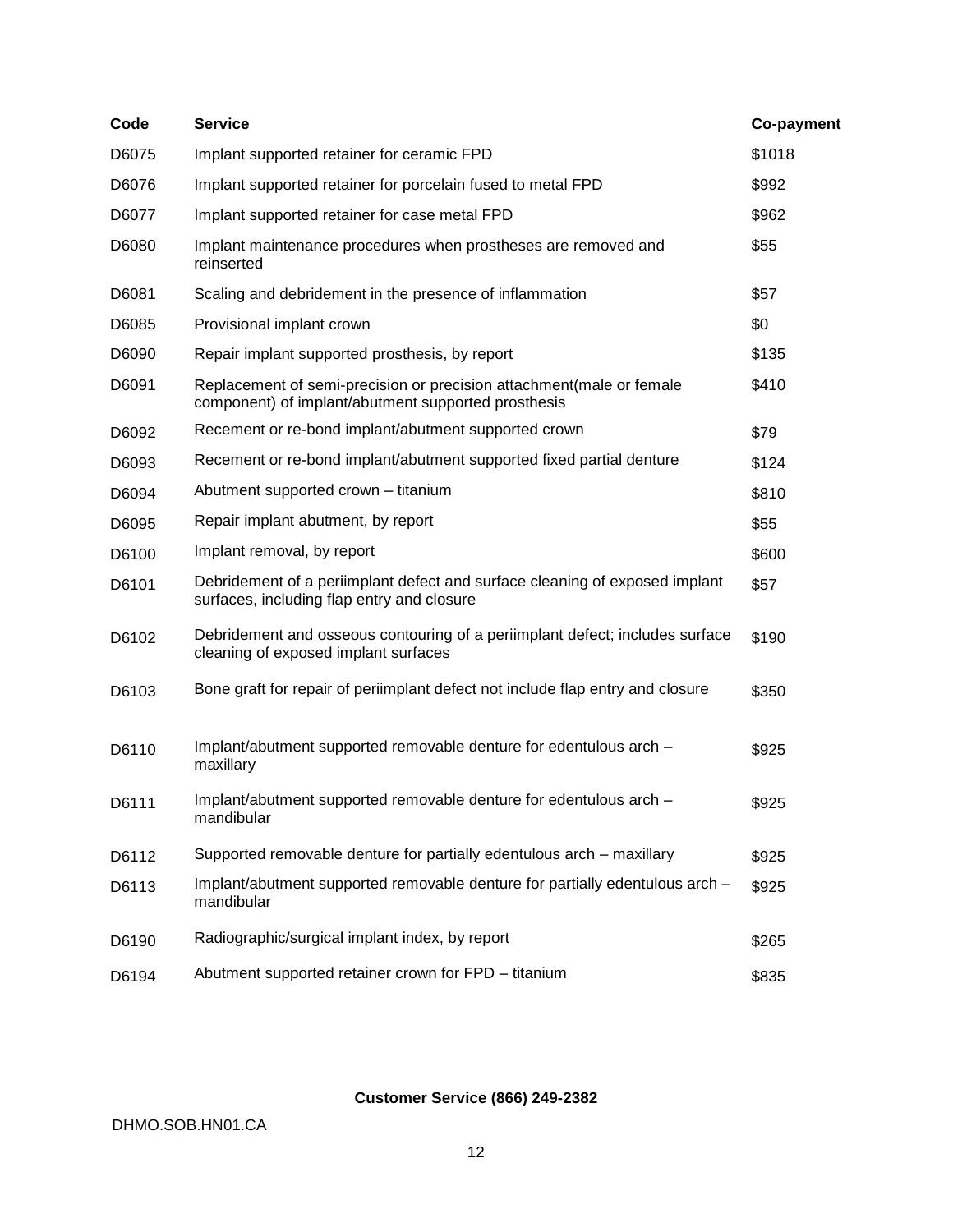### **Crowns/Fixed Bridges - Per Unit**

- *An additional charge, not to exceed \$150 per unit, will be applied for any procedure using noble, high noble or titanium metal. There is a \$75 co-payment per crown/bridge unit in addition to regular co-payments for porcelain on molars.*
- *Cases involving seven (7) or more crowns and/or fixed bridge units in the same treatment plan require an additional \$125 co-payment per unit in addition to co-payment for each crown/bridge unit.*

| D6210 | Pontic - cast high noble metal                                | \$85  |
|-------|---------------------------------------------------------------|-------|
| D6211 | Pontic - cast predominantly base metal                        | \$85  |
| D6212 | Pontic - cast noble metal                                     | \$85  |
| D6214 | Pontic - titanium                                             | \$85  |
| D6240 | Pontic - porcelain fused to high noble metal                  | \$85  |
| D6241 | Pontic - porcelain fused to predominantly base metal          | \$85  |
| D6242 | Pontic - porcelain fused to noble metal                       | \$85  |
| D6245 | Pontic - porcelain/ceramic                                    | \$105 |
| D6250 | Pontic - resin with high noble metal                          | \$85  |
| D6251 | Pontic - resin with predominantly base metal                  | \$85  |
| D6252 | Pontic - resin with noble metal                               | \$85  |
| D6253 | Provisional pontic                                            | \$0   |
| D6545 | Retainer - cast metal for resin bonded fixed prosthesis       | \$85  |
| D6549 | Resin retainer – for resin bonded fixed prosthesis            | \$85  |
| D6600 | Inlay - porcelain/ceramic, two surfaces                       | \$85  |
| D6601 | Inlay - porcelain/ceramic, three or more surfaces             | \$85  |
| D6602 | Inlay - cast high noble metal, two surfaces                   | \$85  |
| D6603 | Inlay - cast high noble metal, three or more surfaces         | \$85  |
| D6604 | Inlay - cast predominantly base metal, two surfaces           | \$85  |
| D6605 | Inlay - cast predominantly base metal, three or more surfaces | \$85  |
| D6606 | Inlay - cast noble metal, two surfaces                        | \$85  |
| D6607 | Inlay - cast noble metal, three or more surfaces              | \$85  |
| D6608 | Onlay - porcelain/ceramic, two surfaces                       | \$85  |

#### **Customer Service (866) 249-2382**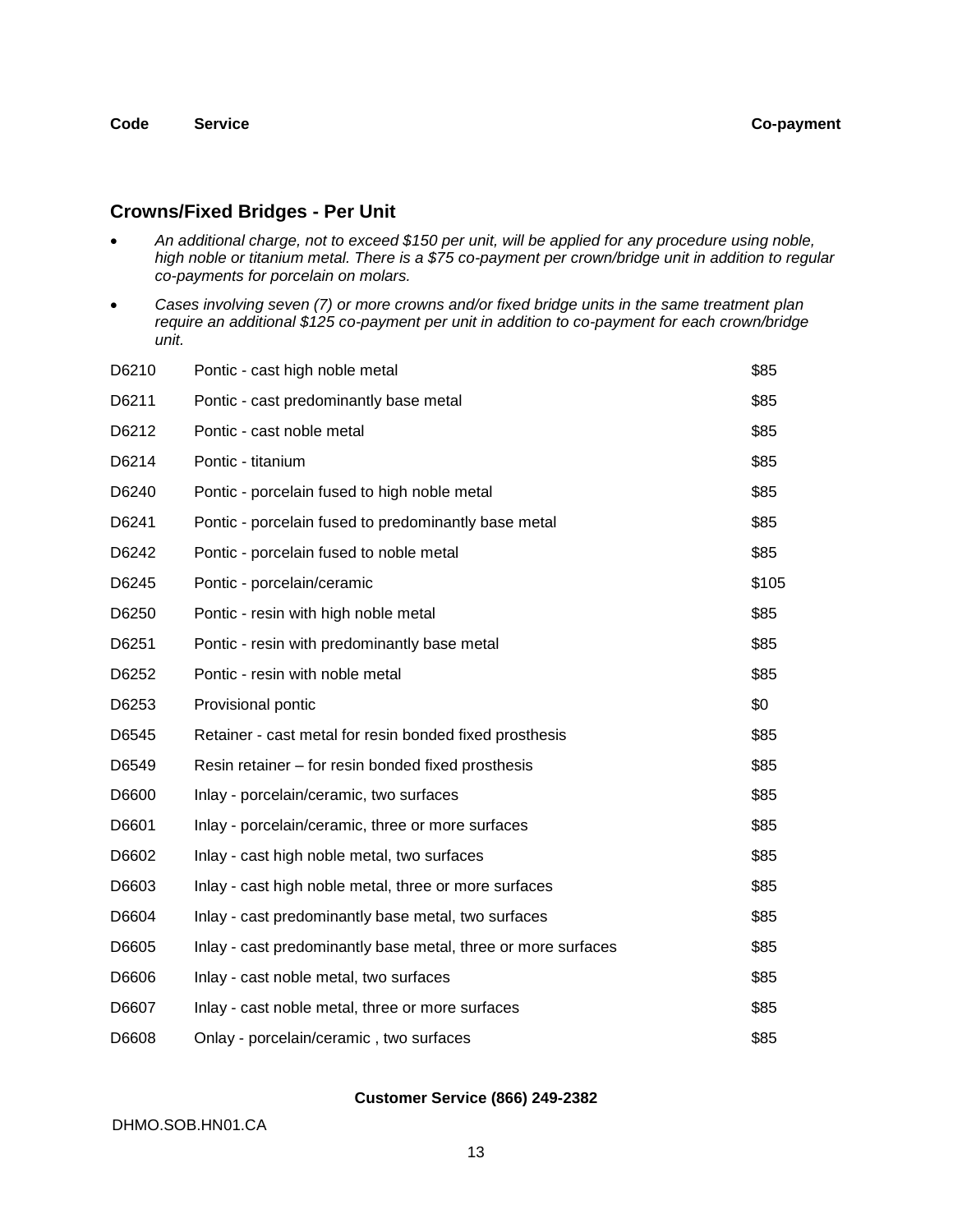| Code  | <b>Service</b>                                                | Co-payment |
|-------|---------------------------------------------------------------|------------|
| D6609 | Onlay - porcelain/ceramic, three or more surfaces             | \$85       |
| D6610 | Onlay - cast high noble metal, two surfaces                   | \$85       |
| D6611 | Onlay - cast high noble metal, three or more surfaces         | \$85       |
| D6612 | Onlay - cast predominantly base metal, two surfaces           | \$85       |
| D6613 | Onlay - cast predominantly base metal, three or more surfaces | \$85       |
| D6614 | Onlay - cast noble metal, two surfaces                        | \$85       |
| D6615 | Onlay - cast noble metal, three or more surfaces              | \$85       |
| D6710 | Crown - indirect resin based composite                        | \$85       |
| D6720 | Crown - resin with high noble metal                           | \$85       |
| D6721 | Crown - resin with predominantly base metal                   | \$85       |
| D6722 | Crown - resin with noble metal                                | \$85       |
| D6740 | Crown - porcelain/ceramic                                     | \$85       |
| D6750 | Crown - porcelain fused to high noble metal                   | \$85       |
| D6751 | Crown - porcelain fused to predominantly base metal           | \$85       |
| D6752 | Crown - porcelain fused to noble metal                        | \$85       |
| D6780 | Crown - 3/4 cast high noble metal                             | \$85       |
| D6781 | Crown - 3/4 cast predominantly base metal                     | \$85       |
| D6782 | Crown - 3/4 cast noble metal                                  | \$85       |
| D6783 | Crown - 3/4 porcelain/ceramic                                 | \$85       |
| D6790 | Crown - full cast high noble metal                            | \$85       |
| D6791 | Crown - full cast predominantly base metal                    | \$85       |
| D6792 | Crown - full cast noble metal                                 | \$85       |
| D6794 | Crown - titanium                                              | \$85       |
| D6930 | Recement fixed partial denture                                | \$0        |
| D6940 | <b>Stress breaker</b>                                         | \$110      |
| D6950 | Precision attachment                                          | \$195      |
| D6980 | Fixed partial denture repair, by report                       | \$0        |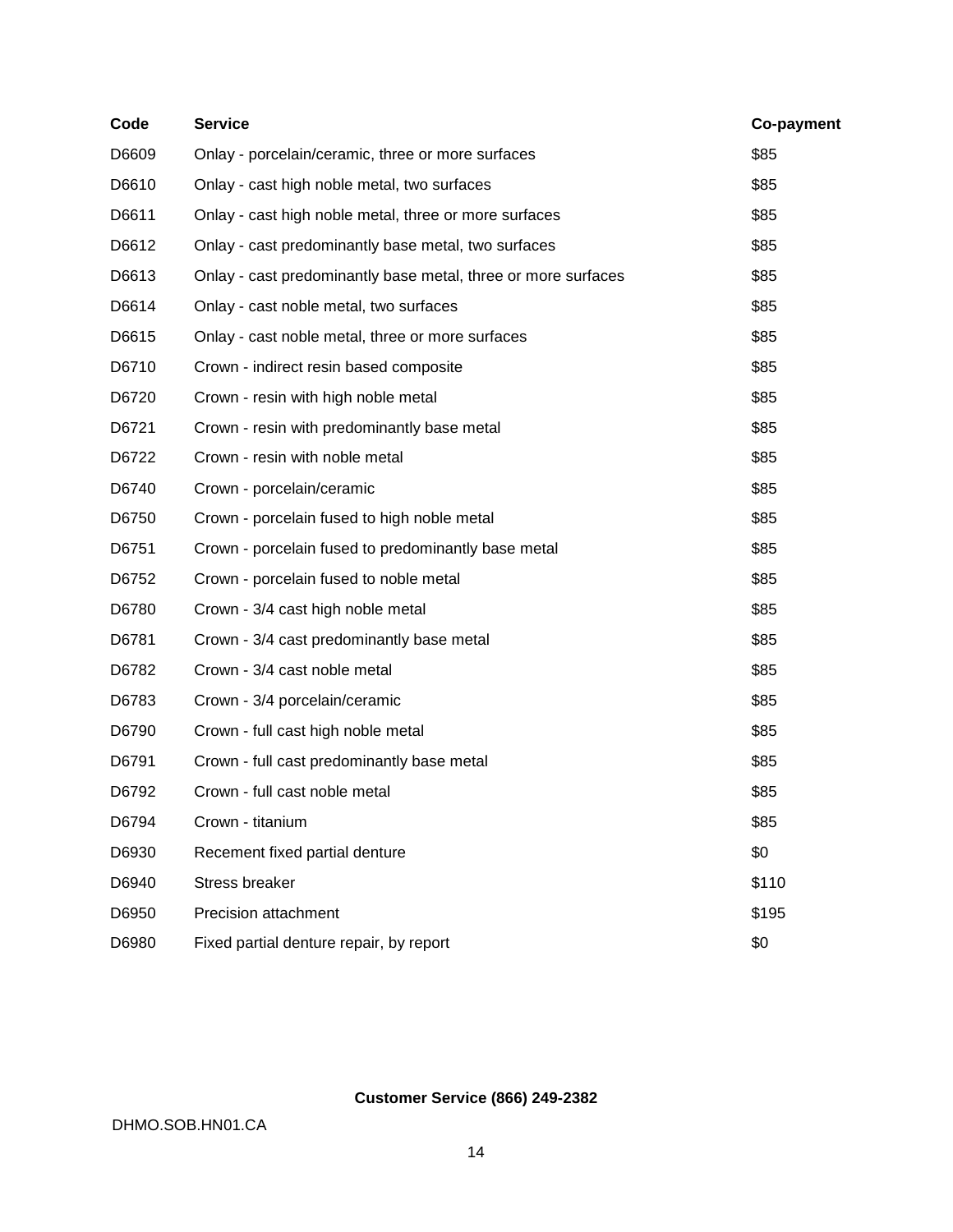## **Code Service Co-payment**

# **Oral Surgery**

| $\bullet$ | Includes routine post operative visits/treatment.                                                                                                                                   |      |
|-----------|-------------------------------------------------------------------------------------------------------------------------------------------------------------------------------------|------|
|           | The removal of asymptomatic third molars is not a covered benefit unless (disease exists. it is<br>available at 75% of your Health Net selected dentist's usual and customary fees. |      |
| D7111     | Extraction, coronal remnants - deciduous tooth                                                                                                                                      | \$0  |
| D7140     | Extraction, erupted tooth or exposed root (elevation and/or forceps removal)                                                                                                        | \$0  |
| D7210     | Surgical removal of erupted tooth requiring elevation of mucoperiosteal flap<br>and removal of bone and/or section of tooth                                                         | \$5  |
| D7220     | Removal of impacted tooth - soft tissue                                                                                                                                             | \$10 |
| D7230     | Removal of impacted tooth - partially bony                                                                                                                                          | \$30 |
| D7240     | Removal of impacted tooth - completely bony                                                                                                                                         | \$55 |
| D7241     | Removal of impacted tooth - completely bony, with unusual surgical<br>complications                                                                                                 | \$80 |
| D7250     | Surgical removal of residual tooth roots (cutting procedure)                                                                                                                        | \$5  |
| D7270     | Tooth reimplantation and/or stabilization of accidentally evulsed or displaced<br>tooth                                                                                             | \$15 |
| D7280     | Surgical access of an unerupted tooth                                                                                                                                               | \$15 |
| D7282     | Mobilization of erupted or malpositioned tooth to aid eruption                                                                                                                      | \$15 |
| D7283     | Placement of device to facilitate eruption of impacted tooth                                                                                                                        | \$15 |
| D7285     | Biopsy of oral tissue - hard (bone, tooth)                                                                                                                                          | \$0  |
| D7286     | Biopsy of oral tissue - soft                                                                                                                                                        | \$0  |
| D7287     | Exfoliative cytological sample collection                                                                                                                                           | \$50 |
| D7288     | Brush biopsy - transepithelial sample collection                                                                                                                                    | \$50 |
| D7310     | Alveoloplasty in conjunction with extractions - four or more teeth or tooth<br>spaces, per quadrant                                                                                 | \$0  |
| D7311     | Alveoloplasty in conjunction with extractions - one to three teeth or tooth<br>spaces, per quadrant                                                                                 | \$0  |
| D7320     | Alveoloplasty not in conjunction with extractions - four or more teeth or tooth<br>spaces, per quadrant                                                                             | \$0  |
| D7321     | Alveoloplasty not in conjunction with extractions - one to three teeth or tooth<br>spaces, per quadrant                                                                             | \$0  |
| D7471     | Removal of lateral exostosis (maxilla or mandible)                                                                                                                                  | \$80 |
|           |                                                                                                                                                                                     |      |

## **Customer Service (866) 249-2382**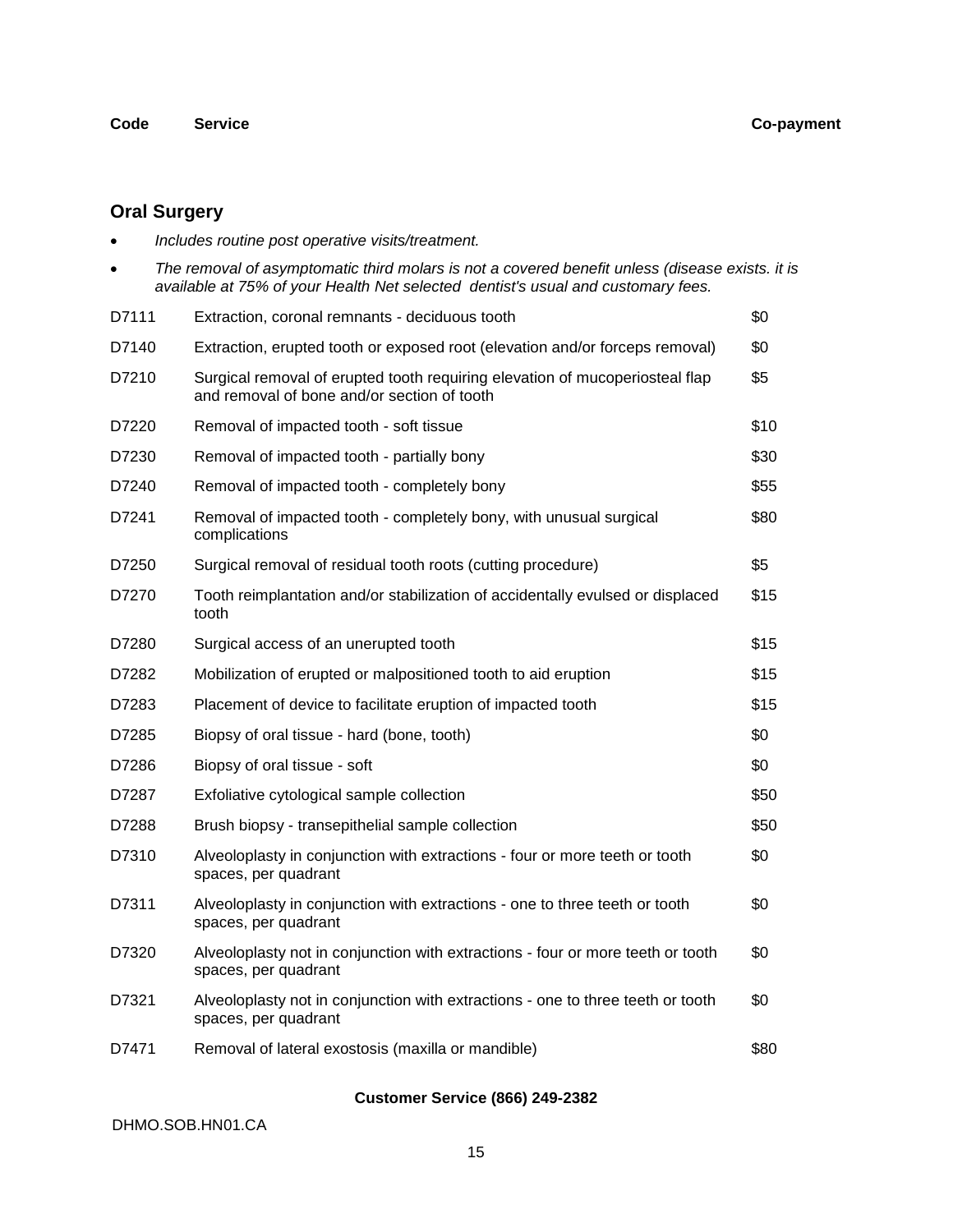| Code  | <b>Service</b>                                                                                                            | Co-payment |
|-------|---------------------------------------------------------------------------------------------------------------------------|------------|
| D7472 | Removal of torus palatinus                                                                                                | \$15       |
| D7473 | Removal of torus mandibularis                                                                                             | \$15       |
| D7485 | Surgical reduction of osseous tuberosity                                                                                  | \$60       |
| D7510 | Incision and drainage of abscess - intraoral soft tissue                                                                  | \$15       |
| D7511 | Incision and drainage of abscess - intraoral soft tissue - complicated (includes<br>drainage of multiple fascial spaces)  | \$15       |
| D7520 | Incision and drainage of abscess - extra oral soft tissue                                                                 | \$15       |
| D7521 | Incision and drainage of abscess - extra oral soft tissue - complicated<br>(includes drainage of multiple fascial spaces) | \$15       |
| D7881 | Occlusal orthotic device adjustment                                                                                       | \$0        |
| D7910 | Suture of recent small wounds up to 5 cm                                                                                  | \$15       |
| D7960 | Frenulectomy (frenectomy or frenotomy) - separate procedure                                                               | \$0        |
| D7963 | Frenuloplasty                                                                                                             | \$0        |
| D7970 | Excision of hyperplastic tissue - per arch                                                                                | \$55       |
| D7971 | Excision of pericoronal gingiva                                                                                           | \$35       |

## **Orthodontics**

*Benefits cover 24 months of usual & customary orthodontic treatment and 24 months of retention.*

| $\bullet$ | Comprehensive orthodontic benefits include all phases of treatment and fixed/removable<br>appliances. |       |  |
|-----------|-------------------------------------------------------------------------------------------------------|-------|--|
| D8010     | Limited orthodontic treatment of the primary dentition                                                | \$725 |  |
| D8020     | Limited orthodontic treatment of the transitional dentition                                           | \$725 |  |
| D8030     | Limited orthodontic treatment of the adolescent dentition                                             | \$725 |  |
| D8040     | Limited orthodontic treatment of the adult dentition                                                  | \$725 |  |

| D8050 | Interceptive orthodontic treatment of the primary dentition       | 25%<br><b>Discount</b> |
|-------|-------------------------------------------------------------------|------------------------|
| D8060 | Interceptive orthodontic treatment of the transitional dentition  | 25%<br><b>Discount</b> |
| D8070 | Comprehensive orthodontic treatment of the transitional dentition | \$1,450                |
| D8080 | Comprehensive orthodontic treatment of the adolescent dentition   | \$1,450                |
| D8090 | Comprehensive orthodontic treatment of the adult dentition        | \$1,450                |
| D8210 | Removable appliance therapy                                       | 25%<br><b>Discount</b> |

### **Customer Service (866) 249-2382**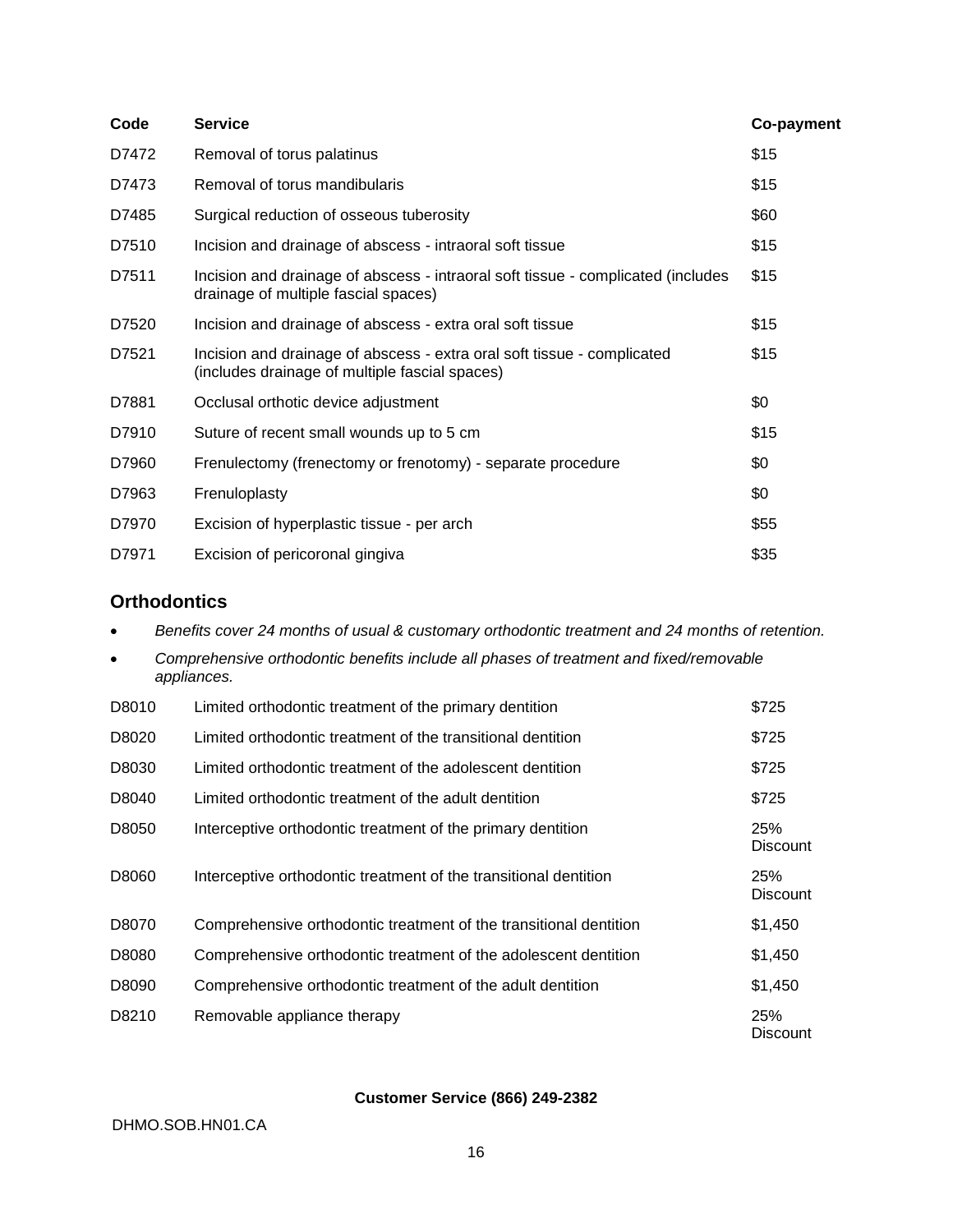| Code                               | <b>Service</b>                                                                                                     | Co-payment             |  |  |  |
|------------------------------------|--------------------------------------------------------------------------------------------------------------------|------------------------|--|--|--|
| D8220                              | Fixed appliance therapy                                                                                            | 25%<br><b>Discount</b> |  |  |  |
| D8660                              | Pre-orthodontic treatment visit                                                                                    | \$0                    |  |  |  |
| D8670                              | Periodic orthodontic treatment visit (as part of contract)                                                         | \$0                    |  |  |  |
| D8680                              | Orthodontic retention (removal of appliances and placement of retainer(s))                                         | \$250                  |  |  |  |
| D8681                              | Removable orthodontic retainer adjustment                                                                          | \$0                    |  |  |  |
| D8693                              | Rebonding or recementing; and/or repair, as required, of fixed retainers                                           | \$0                    |  |  |  |
| D8694                              | Repair of fixed retainers, includes reattachment                                                                   | \$0                    |  |  |  |
| D8999                              | Orthodontic treatment plan and records (pre/post x-rays (cephalometric,<br>panoramic, etc.), photos, study models) | \$250                  |  |  |  |
| D8999                              | Ortho visits beyond 24 months of active treatment or retention                                                     | \$25 per visit         |  |  |  |
| <b>Adjunctive General Services</b> |                                                                                                                    |                        |  |  |  |
| D9110                              | Palliative (emergency) treatment of dental pain - minor procedure                                                  | \$0                    |  |  |  |
| D9120                              | Fixed partial denture sectioning                                                                                   | \$0                    |  |  |  |
| D9210                              | Local anesthesia not in conjunction with operative or surgical procedures                                          | \$0                    |  |  |  |
| D9211                              | Regional block anesthesia                                                                                          | \$0                    |  |  |  |
| D9212                              | Trigeminal division block anesthesia                                                                               | \$0                    |  |  |  |
| D9215                              | Local anesthesia                                                                                                   | \$0                    |  |  |  |
| D9219                              | Evaluation for deep sedation or general anesthesia                                                                 | \$0                    |  |  |  |
| D9223                              | Deep sedation/general anesthesia - each 15 minute increment                                                        | \$45                   |  |  |  |
| D9230                              | Analgesia, anxiolysis, inhalation of nitrous oxide                                                                 | \$15                   |  |  |  |
| D9243                              | Intravenous conscious sedation/analgesia - each 15 increment                                                       | \$45                   |  |  |  |
| D9248                              | Non-intravenous conscious sedation                                                                                 | \$15                   |  |  |  |
| D9310                              | Consultation - diagnostic service provided by dentist or physician other than<br>requesting dentist or physician   | \$0                    |  |  |  |
| D9430                              | Office visit for observation (during regularly scheduled hours) - no other<br>services performed                   | \$0                    |  |  |  |
| D9440                              | Office visit - after regularly scheduled hours                                                                     | \$15                   |  |  |  |
| D9450                              | Case presentation, detailed and extensive treatment planning                                                       | \$0                    |  |  |  |
| D9610                              | Therapeutic parenteral drug, single administration                                                                 | \$15                   |  |  |  |
| D9612                              | Therapeutic parenteral drugs, two or more administrations, different<br>medications                                | \$25                   |  |  |  |